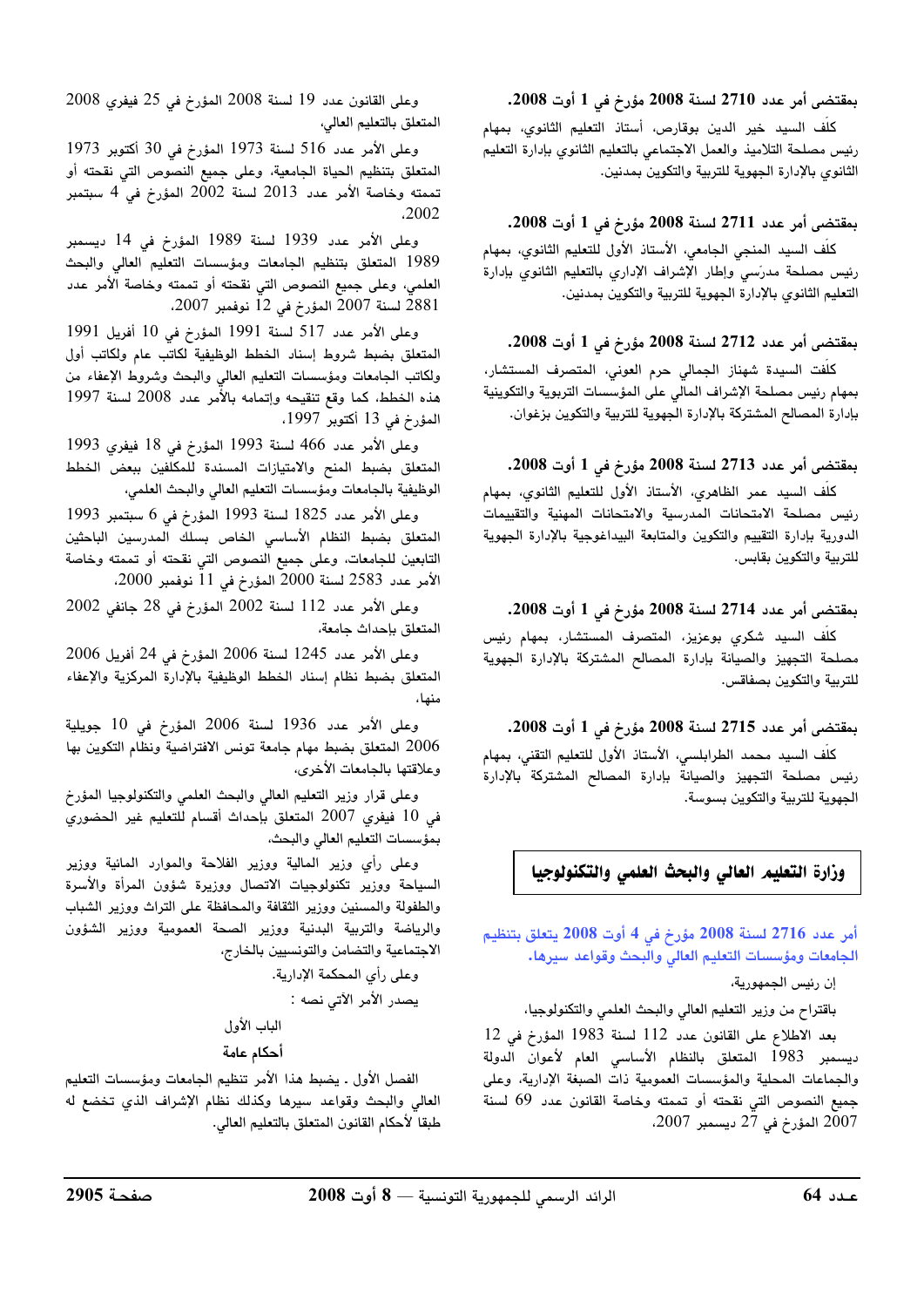الفصل 2 ـ تضبط قائمة مؤسسات التعليم العالى والبحث من كليات ومدارس ومعاهد عليا تابعة لكل جامعة بقرار من الوزير المكلف بالتعليم العالى والوزراء المعنيين عند الاقتضاء.

الفصل 3 ـ تضبط كل جامعة تنظيمها الداخلي في حدود أحكام هذا الأمر وذلك بقرار من مجلسها يصادق عليه الوزير المكلف بالتعليم العالي.

الفصل 4 ـ لا يمكن التعيين في خطة رئيس جامعة أو نائب رئيس جامعة أو مدير مؤسسة تعليم عال وبحث أو الترشح لخطة عميد لكل من سبق أن تعرض لعقوبة تأديبية خلال السنوات الخمس السابقة لتاريخ تعيينه أو تاريخ تقديم ترشحه.

كما لا يمكن التعيين في خطة نائب عميد أو مدير الدراسات أو مدير التربصات أو الترشح لخطة مدير قسم لكل من سبق أن تعرض لعقوبة تأديبية خلال السنوات الخمس السابقة لتاريخ تعيينه أو تاريخ تقديم ترشحه.

#### الباب الثانى

#### في الجامعات

الفصل 5 . يدير الجامعة رئيس يساعده حسب الحاجة نائب أو نائبان عند الاقتضاء.

وتشتمل الجامعة على مجلس جامعة وكتابة عامة ولجنة للجودة ومرصد للجامعة وهيئة للتدريب البيداغوجى ولجنة للصفقات ومركز للإدماج المهني والإفراق وفضاء للمؤسسة وهيئات مشتركة بين المؤسسات التابعة لها.

# كما يمكن أن تشتمل الجامعة على مكتبة جامعية.

القسم الأول

#### رئيس الجامعة

الفصل 6 . يعين رئيس الجامعة بأمر طبقا لأحكام الفصل 15 من القانون عدد 19 لسنة 2008 المؤرخ في 25 فيفري 2008 المتعلق بالتعليم العالي لمدة أربع سنوات قابلة للتجديد مرة واحدة.

الفصل 7 . يمارس رئيس الجامعة الصلاحيات المتعلقة بالإشراف الإداري والمالي كما يلي :

. يبرم في حق الجامعة عقود التكوين والبحث المشار إليها بالفصل 13 من القانون عدد 19 لسنة 2008 المؤرخ في 25 فيفري 2008 والمتعلق بالتعليم العالي ويتولى متابعة تنفيذها، كما يتولى توقيع عقود التكوين والبحث المبرمة مع مؤسسات التعليم العالى والبحث التابعة للجامعة إلى جانب العميد أو المدير،

. يبرم الصفقات حسب الصيغ والشروط المنصوص عليها بالقوانين والتراتيب الجارى بها العمل،

. ينتدب الإطار الإداري والفنى والعملة لسد حاجيات الجامعة والمؤسسات التابعة لها والخاضعة لإشرافها ويعين الأعوان المشار إليهم في حدود الخطط المرخص فيها بقانون المالية. ويتولى تسيير شؤونهم طبقا للأنظمة الأساسية التى يخضعون لها،

. يصرف مرتبات وأجور ومنح وامتيازات أعوان الجامعة والمؤسسات التابعة لها طبقا للتشريع والتراتيب الجارى بها العمل،

. يعد مشروع ميزانية الجامعة ويعرضه على مجلس الجامعة ويبدى رأيه في مشاريع ميزانيات المؤسسات التابعة لها،

. يوزع المنح التي تسندها الدولة على مؤسسات التعليم العالي والبحث التابعة للجامعة وفقا لأحكام الفصل 36 من القانون المتعلق بالتعليم العالى،

. يوزع الموارد والنفقات المرسمة بميزانيات التصرف لمؤسسات التعليم العالي والبحث التابعة للجامعة والخاضعة لإشرافها المالي على مستوى الفصول وذلك وفق تبويب مصادق عليه من قبل الوزير المكلف ىالمالىة،

. ينجز التحويلات ضمن ميزانيات التصرف للمؤسسات التابعة للجامعة والراجعة بالنظر للوزارة المكلفة بالتعليم العالى، طبقا لأحكام الفقرة الأولى من الفصل 37 من القانون المتعلق بالتعليم العالي،

. يتولى تنقيح ميزانيات المؤسسات التابعة للجامعة والخاضعة لإشرافها المالى ويوزع الفواضل المسجلة بميزانيات هذه المؤسسات عند الاقتضاء، طبقا لأحكام الفصل 38 من القانون المتعلق بالتعليم العالى،

. يؤمن حسن التصرف في الممتلكات المنقولة وغير المنقولة للجامعة ويتابع التصرف في ممتلكات مؤسسات التعليم العالي والبحث التابعة للجامعة،

. يمثل الجامعة تجاه الغير وأمام العدالة في إطار التشريع والتراتيب الجاري بها العمل.

الفصل 8 . يمارس رئيس الجامعة الصلاحيات المتعلقة بالإشراف العلمي والبيداغوجي كما يلي :

. يبرم عقود التكوين والبحث طبقا لمقتضيات الفصل 22 من هذا الأمر ،

. يصدر القرارات المتعلقة بتكليف إطار التدريس والبحث أو الإطار المماثل له بالقيام بساعات تدريس تكميلية،

. يبت في نقل إطار التدريس والبحث بين مختلف المؤسسات التابعة للجامعة بعد أخذ رأي العمداء والمديرين المعنيين طبقا للتشريع والتراتيب الجاري بها العمل،

. يعين لجان مناقشة أطروحات الدكتوراه ولجان التأهيل الجامعي باقتراح من العميد أو المدير المعني بالأمر،

. يتولى انتداب أو تعيين الخبرات غير الجامعية والمعاونين من طلبة الدكتوراه قصد القيام بمهام مؤقتة تقتضيها وظيفة مؤسسة التعليم العالي والبحث وفقا لعقد نموذجي يصادق عليه الوزير المكلف بالتعليم العالى،

. يقترح على سلطة الإشراف انتداب مساعدين متعاقدين إذا توفرت الشروط المطلوبة وفقا لعقد نموذجي يصادق عليه الوزير المكلف بالتعليم العالى،

. يتولى انتداب أو تعيين الحرفيين والمهنيين من ذوى الخبرة والخبراء غير الجامعيين كمدرسين متعاقدين وفقا لعقد نموذجى يصادق عليه الوزير المكلف بالتعليم العالي،

. يبت في مطالب نقل الطلبة،

. يسهر على تنظيم مناظرات إعادة التوجيه الجامعي،

. يمارس السلطة التأديبية تجاه الطلبة وفقا لأحكام هذا الأمر،

. يقترح على سلطة الإشراف مشاريع اتفاقيات التعاون في مجال التعليم العالي والبحث مع الجامعات الأخرى أو مع الغير، ويرسل نسخا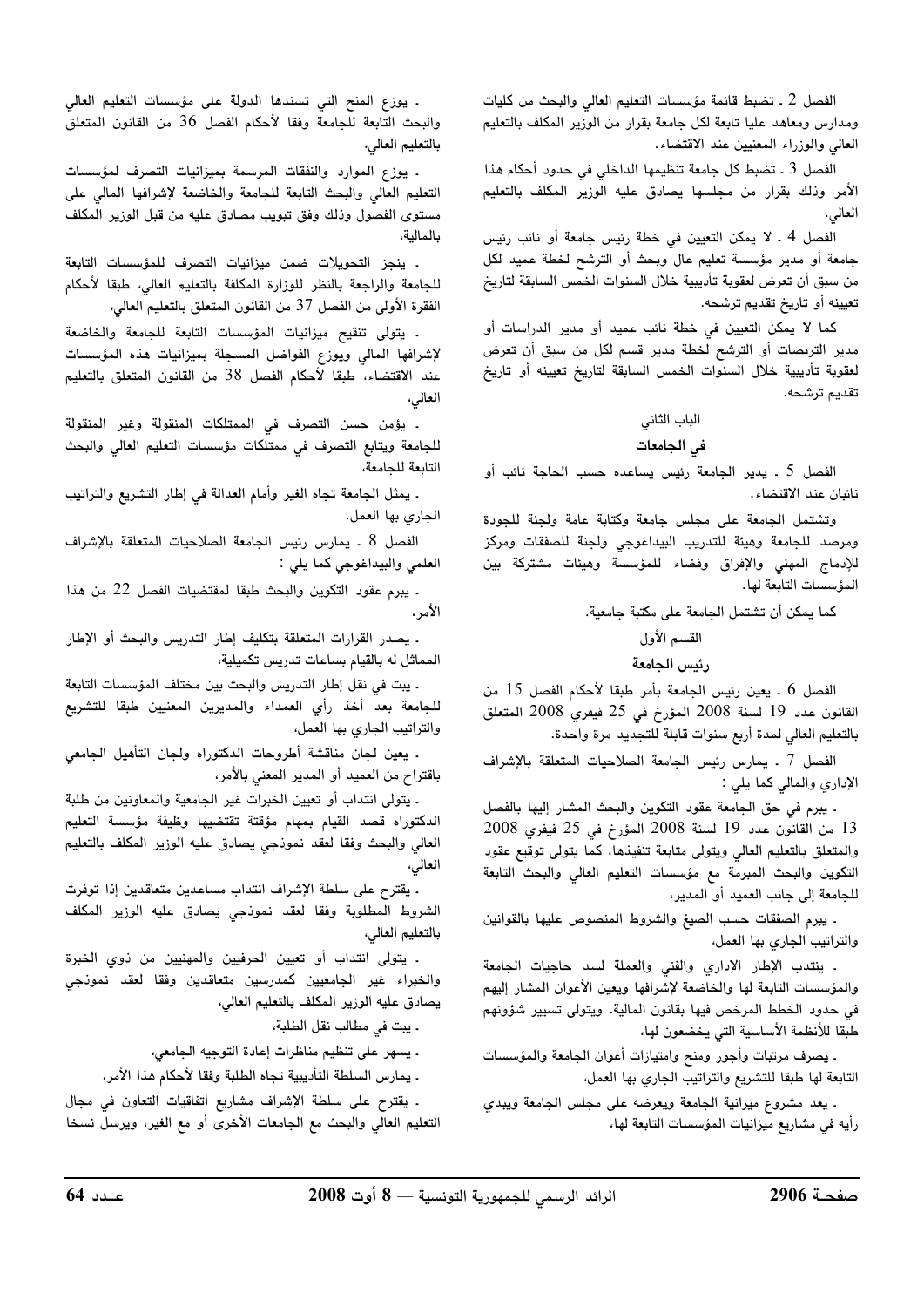منها إلى الوزير المكلف بالتعليم العالى والوزير المعنى بالأمر عند الاقتضاء،

. يرسل إلى الوزير المكلف بالتعليم العالى والوزير المعنى بالأمر عند الاقتضاء نسخا من كل العقود التي يبرمها ومن القرارات التي يتخذها في إطار مشمولاته وذلك مباشرة بعد اتخاذها،

. يبرم عقود الخدمات والدراسات أو الاختبار حسب التراتيب الجاري بها العمل ويعرضها على مصادقة سلطة الإشراف،

. يتصرف في الحياة المهنية للمدرسين الباحثين باستثناء عمليات الانتداب والترسيم والترقية والتقاعد التى تبقى من اختصاص الوزير المكلف بالتعليم العالي. كما يمارس السلطة التأديبية طبقا لأحكام الفقرة الثالثة من الفصل 18 من القانون المتعلق بالتعليم العالي،

. يعدّ تقارير دورية حول سير الدروس ونتائج الامتحانات والشراكة مع المحيط الاقتصادي والمهني والاندماج المهني لخريجي الجامعة،

. يعد تقارير دورية حول المسائل التي يطلبها منه الوزير المكلف بالتعليم العالى والقرارات الرئيسية المتخذة من قبله ومن قبل عمداء ومديري المؤسسات التابعة له ويحيلها إلى الوزير المكلف بالتعليم العالى،

يقدم إلى الوزير المكلف بالتعليم العالى ووزراء الإشراف المعنيين عند الاقتضاء تقريرا سنويا حول سير الجامعة والمؤسسات التابعة لها في أجل أقصاه منتصف شهر جويلية من كل سنة جامعية. ويتضمن هذا التقرير التوصيات والاقتراحات التى يراها مفيدة،

. ينفذ كل مهمة أخرى لها علاقة بنشاط الجامعة والتي يمكن أن تعهد له من قبل سلطة الإشراف.

الفصل 9 . يساعد رئيس الجامعة في أداء مهامه حسب الحاجة نائب واحد وعند الاقتضاء نائبان اثنان يتم تعيينهما بأمر لمدة أربع سنوات قابلة للتجديد مرة واحدة من بين أساتذة التعليم العالى أو الأساتذة المحاضرين. وفي صورة تعيين نائبين اثنين للرئيس، يكلف كل واحد منهما بإحدى المهام التالية :

. نائب رئيس مكلف بالبرامج والتكوين والإدماج المهنى،

. نائب رئيس مكلف بالبحث العلمى وبالتطوير التكنولوجي والشراكة مع المحيط.

وعند غياب رئيس الجامعة أو حدوث شغور في رئاسة الجامعة يكلف أحد النائبين مؤقتا بمهام الرئيس بالنيابة بقرار من الوزير المكلف بالتعليم العالي.

الفصل 10 . لرئيس الجامعة أن يفوّض حق إمضاء البعض من قراراته إلى أحد نائبيه وإلى الكاتب العام للجامعة بمقتضى مقرر.

#### القسم الثاني

#### مجلس الجامعة

الفصل 11 . يتكون مجلس الجامعة من :

. رئيس الجامعة رئيسا للمجلس،

. نائب رئيس الجامعة أو نائبيه،

. رؤساء المؤسسات التابعة للجامعة،

. ممثلين منتخبين لإطار التدريس والبحث لا يتجاوز عددهم عشرة موزعين كما يلي :

. ستة نواب للأساتذة والأساتذة المحاضرين وإطار التدريس والبحث المماثل لهم ينتخبون لمدة ثلاث سنوات من قبل مجموع نواب نظرائهم في المجالس العلمية لمؤسسات التعليم العالي والبحث التابعة للجامعة. ولا يمكن لأعضاء هذه المجالس العلمية الترشح لهذه الانتخابات.

إذا كان عدد الذين يمكنهم الترشح قصد تمثيل أساتذة التعليم العالي والبحث والأساتذة المحاضرين لا يسمح بإجراء الانتخابات يتم التعيين من بين إطار التدريس بالتعليم العالي والبحث مع إعطاء الأولوية للأساتذة والأساتذة المحاضرين.

. أربعة نواب للأساتذة المساعدين ينتخبون لمدة ثلاث سنوات من قبل مجموع نواب نظرائهم في المجالس العلمية لمؤسسات التعليم العالى والبحث التابعة للجامعة. ولا يمكن لأعضاء هذه المجالس العلمية الترشح لهذه الانتخابات.

وفي صورة عدم ترشح عدد كاف من الأساتذة المساعدين للانتخابات يمكن للمساعدين المرسمين الترشح لعضوية مجلس الجامعة.

تجرى الانتخابات خلال جلسة تعقد لهذا الغرض بدعوة من رئيس الجامعة قبل نهاية نيابة مجلس الجامعة بستة أسابيع على الأقل.

ويصرح بانتخاب من تحصل على أكبر عدد من الأصوات. وعند التساوي يصرح بانتخاب المترشح الذي له الرتبة العليا. وعند التساوي في الرتبة فالأقدم فيها. وعند التساوي فى الأقدمية فالأكبر سنا.

. ثلاثة ممثلين عن الهيئات الاقتصادية والاجتماعية والثقافية يعينون لمدة ثلاث سنوات بقرار من الوزير المكلف بالتعليم العالي وبناء على اقتراح من رئيس الجامعة ومن الهيئات المعنية.

. ممثل عن الإطار الفنى والإطار الإدارى ينتخب من قبل نظرائه لمدة ثلاث سنوات حسب إجراءات يضبطها رئيس الجامعة بعد أخذ رأي مجلس الجامعة.

. طالبين أو ثلاثة يتم انتخابهم من قبل مجموع ممثلي الطلبة بالمجالس العلمية لمؤسسات التعليم العالى والبحث التابعة للجامعة لمدة سنة واحدة. ولا يمكن انتخاب الطلبة الأعضاء بالمجالس العلمية للمؤسسات لعضوية مجلس الجامعة.

لرئيس مجلس الجامعة أن يدعو عند الحاجة لحضور جلسات المجلس كل شخص يمكن أن يفيد برأيه بحكم أنشطته أو خبرته أو تجربته. ولمجلس الجامعة أن يشكل ما يراه من لجان تساعده على أداء مهامه.

يتولى الكاتب العام للجامعة كتابة المجلس.

الفصل 12 . يجتمع مجلس الجامعة مرة كل شهرين على الأقل بدعوة من رئيسه ليتداول في المسائل المسجلة بجدول أعمال يقع إبلاغه إلى كل أعضاء المجلس وكذلك إلى الوزير المكلف بالتعليم العالي قبل أسبوع على الأقل.

لا يمكن للمجلس أن يتداول بصفة قانونية إلا بحضور نصف أعضائه على الأقل.

وإذا لم يتوفر هذا النصاب تعقد جلسة ثانية في ظرف أسبوع على الأكثر مهما كان عدد الأعضاء الحاضرين.

الفصل 13 ـ يتداول مجلس الجامعة في المسائل المنصوص عليها بالفصل 21 من القانون المتعلق بالتعليم العالي. ويتخذ قراراته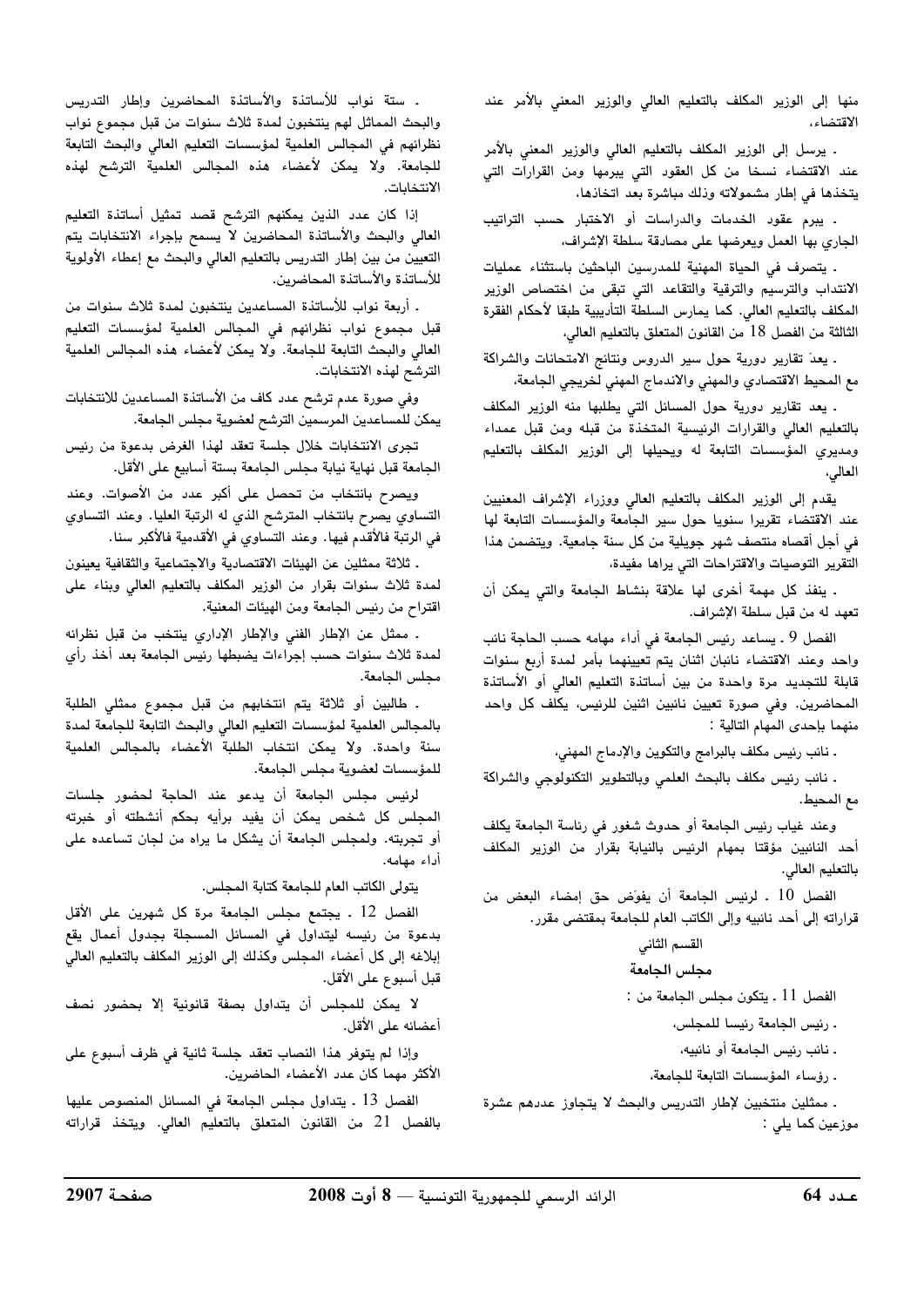بخصوص المسائل ذات الصبغة البيداغوجية والعلمية في حدود التراتيب المنظمة لقطاع التعليم العالي.

يصدر مجلس الجامعة قراراته بأغلبية الحاضرين. وفي حالة التساوي يرجح صوت الرئيس. تصبح قرارات مجلس الجامعة نافذة بعد الموافقة عليها من قبل الوزير المكلف بالتعليم العالي أو بعد مرور شهر من وصولها إلى مكتب الضبط للوزارة دون أن يصدر أثناء تلك المدة اعتراض عليها.

الفصل 14 . عند حدوث ظروف استثنائية بالجامعة تحول دون مباشرة هياكلها لمهامها يتخذ الوزير المكلف بالتعليم العالى جميع التدابير العاجلة التي يقتضيها الظرف بناء على تقرير يرفع من قبل رئيس الجامعة.

الفصل 15 . يحرر الكاتب العام للجامعة محاضر جلسات المجلس ويدونها في دفتر مرقم.

يوقع رئيس الجامعة المحاضر ويوجه نسخة من كل محضر إلى الوزير المكلف بالتعليم العالي وإلى الوزير المعني عند الاقتضاء في أجل أسبوع من تاريخ انعقاد الجلسة.

#### القسم الثالث

#### الكتابة العامة للجامعة

الفصل 16 . لكل جامعة كتابة عامة تتضمن المصالح الإدارية والمالية للجامعة. تعمل الكتابة العامة تحت سلطة رئيس الجامعة. وتعنى بمتابعة سير شؤون الطلبة ودروسهم. يسير الكتابة العامة للجامعة كاتب عام يتمتع بالمنح والامتيازات المخولة لمدير إدارة مركزية.

يعين الكاتب العام للجامعة بأمر باقتراح من الوزير المكلف بالتعليم العالي. ويمكن له أن يتمتع بالمنح والامتيازات المخولة لمدير عام إدارة مركزية إذا ما توفرت فيه الشروط العامة للتسمية في هذه الخطة وفقا لأحكام الأمر عدد 1245 لسنة 2006 المؤرخ في 24 أفريل 2006 والمشار إليه أعلاه.

الفصل 17 ـ تشتمل الجامعة على الكتابة العامة والمصالح التابعة لها :

1 ـ إدارة المصالح المشتركة وتضم خمس إدارات فرعية :

. الإدارة الفرعية للشؤون المالية وتضم :

\* مصلحة ميزانية الجامعة،

\* مصلحة المحاسبة والإشراف على ميزانيات المؤسسات.

ـ الإدارة الفرعية للموارد البشرية وتضم :

\* مصلحة إطار التدريس والإطار الإداري والفنى والعملة،

\* مصلحة أنظمة التصرف الإعلامية في شؤون الموظفين.

. الإدارة الفرعية للدراسات والاستشراف والإعلامية وتضم :

\* مصلحة الدراسات والاستشراف،

\* مصلحة الإعلامية.

. الإدارة الفرعية للبناءات والتجهيز وتضم :

\* مصلحة الدراسات الفنية ومتابعة المبانى،

\* مصلحة المعدات والتجهيزات والصيانة،

\* مصلحة الكتابة القارة للجنة الصفقات.

. الإدارة الفرعية للشؤون القانونية والأرشيف والنشر وتضم :

\* مصلحة الشؤون القانونية والنزاعات،

\* مصلحة النشر والتوثيق والأرشيف.

2 . إدارة الشؤون الأكاديمية والشراكة العلمية وتشمل إدارتين فرعيتين :

. الإدارة الفرعية للشؤون البيداغوجية والحياة الجامعية وتضم :

\* مصلحة البرامج والامتحانات والمناظرات الجامعية،

\* مصلحة الشؤون الطالبية،

\* مصلحة العلاقات مع المحيط والإدماج المهنى.

. الإدارة الفرعية للبحث العلمى والتعاون الدولي والتقييم الجامعي وتضم :

\* مصلحة البحث العلمي والتقييم الجامعي،

\* مصلحة التعاون الدولي.

القسم الرابع

لحنة الحودة

الفصل 18 . تتركب لجنة الجودة للجامعة المحدثة بمقتضى أحكام الفصل 22 من القانون المتعلق بالتعليم العالي من :

. نائب رئيس الجامعة رئيسا للجنة،

. رؤساء لجان الجودة بمؤسسات التعليم العالي والبحث التابعة للجامعة،

. ثلاثة ممثلين عن المحيط الاقتصادي والاجتماعى تقع تسميتهم بقرار من الوزير المكلف بالتعليم العالي باقتراح من رئيس الجامعة.

يتولى الكاتب العام للجامعة كتابة اللجنة ويعد محاضر الجلسات ويرسل نسخا منها إلى الوزير المكلف بالتعليم العالى والوزير المعنى عند الاقتضاء وإلى رئيس اللجنة وأعضائها في أجل أسبوع من تاريخ انعقاد الحلسة.

الفصل 19 . تجتمع لجنة الجودة مرة كل شهرين على الأقل بدعوة من رئيسها للنظر في المسائل المنصوص عليها بالفصل 22 من القانون المتعلق بالتعليم العالي.

لا تصح اجتماعات لجنة الجودة إلا بحضور نصف أعضائها على الأقل. وإذا تعذر توفر هذا النصاب تجتمع اللجنة وجوبا في ظرف أسبوع مهما كان عدد الحاضرين.

تتداول اللجنة في المشاريع المعروضة عليها من قبل مؤسسات التعليم العالي والبحث التابعة للجامعة وتبدي رأيها بشأنها بالأغلبية وتحيل المشاريع مصحوبة بالآراء إلى الوزارة المكلفة بالتعليم العالى.

# القسم الخامس

# المكتبة الجامعية والهيئات المشتركة

الفصل 20 . يمكن للجامعة أن تنشئ مكتبة جامعية مشتركة بين المؤسسات الراجعة إليها بالنظر. كما يمكن لها أن تنشئ هيئات مشتركة بين هذه المؤسسات وخاصة فى مجال تعهد البنايات وصيانة المعدات والنقل والأنشطة الثقافية والرياضية والاجتماعية والطباعة والنشر بتوصية من مجلسها يوافق عليها الوزير المكلف بالتعليم العالي.

كما يمكن أن تشتمل الهيئات المشتركة على لجان تابعة لها خاضعة مباشرة لسلطة رئيس الجامعة من بينها لجنة للتقييم الجامعى ومكتب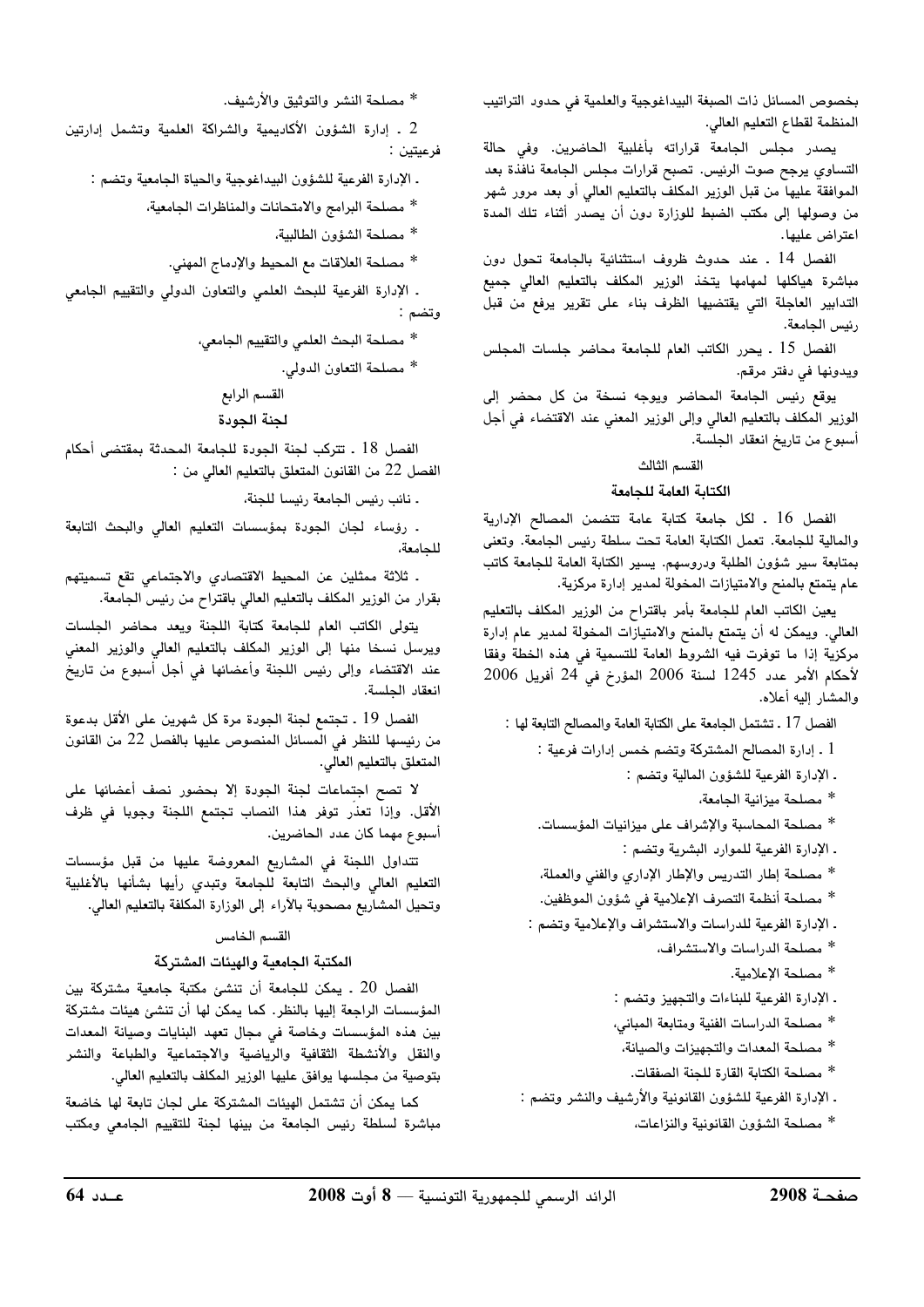لتنمية الموارد البيداغوجية والتقنيات الحديثة ومركز للتكوين فى البيداغوجية الجامعية ومرصد للجامعة ومركز للإدماج المهني والإفراق.

وتضبط تركيبة هذه الهيئات ومشمولاتها وكذلك طرق سيرها بقرار من الوزير المكلف بالتعليم العالي.

الفصل 21 . يتداول مجلس الجامعة في إنشاء مكتبة جامعية ويضع نظامها الداخلى قصد ضمان تناسق خدمات الاقتناء والاستعمال والصيانة.

المكتبة الجامعية متعددة الاختصاصات. إلا أنه بإمكانها أن تشمل على مكتبات فرعية متخصصة. ويجوز لمؤسسة التعليم العالي والبحث أن تتضمن مكتبة جامعية.

تشتمل المكتبة الجامعية على مصلحة للمطالعة وأخرى للاقتناء وثالثة للإعارة والصيانة إضافة إلى المكتبات الفرعية المتخصصة.

وتتولى المكتبات المشار إليها مسك سجلات مرقمة حول رصيدها إضافة إلى قواعد البيانات الإلكترونية. وتقوم بجرد رصيدها مرة في السنة على الأقل.

### الباب الثالث

### في عقود التكوين والبحث

الفصل 22 ـ تعمل الجامعات والمؤسسات الراجعة إليها بالنظر في إطار توجيهات سلطة الإشراف على تجسيم الأهداف القطاعية الكمية والنوعية الواردة بمخططات التنمية الاقتصادية والاجتماعية. وتبرم للغرض مع الوزارة المكلفة بالتعليم العالي عقود تكوين وبحث تراعي الأولويات الوطنية.

يحدد نموذج هذه العقود بمقتضى قرار من الوزير المكلف بالتعليم العالي.

الفصل 23 ـ تدوم عقود التكوين والبحث مدة أربع سنوات. وتخضع إلى تقييم دوري.

تنص هذه العقود على التزامات الجامعات ومؤسسات التعليم العالى والبحث وكذلك على الموارد الذاتية التي تتعهد بتوفيرها.

الفصل 24 . تسند الوزارة المكلفة بالتعليم العالى للجامعات ومؤسسات التعليم العالى والبحث اعتمادات تتكون من جزء ثابت يراعى خاصة النفقات القارة وعدد الطلبة وبرامج التكوين وجزء متغير يرتبط بتجسيم الالتزامات التعاقدية وتقدم تنفيذ البرامج المنصوص عليها بعقود التكوين والبحث. ويحدد توزيع الموارد والاعتمادات المرسمة سنويا في ميزانيات الجامعات والمؤسسات الراجعة إليها بالنظر حسب إنجاز الأهداف المرسومة بعقود التكوين والبحث.

### الباب الرابع

### في مؤسسات التعليم العالي والبحث

الفصل 25 ـ تتولى مؤسسات التعليم العالى والبحث في إطار الجامعة مهمة التكوين والتكوين عن بعد والتكوين المستمر والتكوين بالتداول والتكوين حسب الطلب. كما تتولى مهام البحث العلمى والتطوير التكنولوجي وكل الخدمات الأخرى الموكولة إليها بالقانون على أساس التكامل مع كافة قطاعات الإنتاج في البلاد والتفتح على المحيط الاقتصادي والاجتماعي والثقافي.

يدير الكليات عمداء ويدير المدارس والمعاهد العليا مديرون.

# القسم الأول

### العميد أو المدير

الفصل 26 . يسمى العميد بأمر لمدة ثلاث سنوات قابلة للتجديد مرة واحدة بعد انتخابه من بين إطار التدريس والبحث الأعضاء فى المجلس العلمى للكلية الذين لهم رتبة أستاذ تعليم عالى أو أستاذ محاضر .

مع مراعاة أحكام الفصل 4 من هذا الأمر لا يمكن لمديري الأقسام المنتخبين الجدد الترشح لخطة عميد.

ويتم انتخاب العميد من قبل المدرسين القارين الأعضاء في المجلس العلمى. ويعقد اجتماع لهذا الغرض بدعوة من رئيس الجامعة خلال الأسبوع الرابع من شهر جوان.

ويصرح بانتخاب من تحصل على أكبر عدد من الأصوات. وعند التساوي يصرح بانتخاب الأعلى في الرتبة. وعند التساوي في الرتبة فالأقدم فيها. وعند التساوي في الأقدمية فالأكبر سنا.

ويتم انتخاب ممثلى إطار التدريس والبحث بالمجلس العلمى خلال الأسبوع الثالث من شهر جوان.

الفصل 27 . عندما يكون عدد الأساتذة والأساتذة المحاضرين بالكلية أقل من الثمانية وعند تعذر الترشح أو انعدامه أو تعذر إجراء الانتخابات لسبب من الأسباب يعين العميد باقتراح من الوزير المكلف بالتعليم العالى والوزير المعنى بالأمر عند الاقتضاء بعد أخذ رأي رئيس الحامعة.

يمكن بصفة استثنائية وفي حالة التعذر أن يعين العميد من بين الأساتذة المساعدين المرسمين.

الفصل 28 ـ يعين المدير من بين الأساتذة والأساتذة المحاضرين وعند التعذر من بين الأساتذة المساعدين المرسمين.

ويتم التعيين بأمر باقتراح من الوزير المكلف بالتعليم العالى والوزير المعني بالأمر عند الاقتضاء بعد استشارة ممثلي إطار التدريس والبحث ومديري الأقسام الأعضاء بالمجلس العلمي وأخذ رأي رئيس الجامعة.

ويسمى المدير بأمر لمدة ثلاث سنوات قابلة للتجديد مرة واحدة. الفصل 29 ـ مع مراعاة أحكام الفصلين 4 و28 من هذا الأمر يمكن

تسمية عمداء ومديرين من خارج سلك المدرسين الباحثين التابعين للجامعات بالنسبة إلى مؤسسات التعليم العالي الخاضعة للإشراف المزدوج باقتراح من الوزير المعني وبعد أخذ رأي الوزير المكلف بالتعليم العالي.

الفصل 30 . يقوم العميد أو المدير بتسيير مؤسسة التعليم العالي والبحث في نطاق التراتيب الجاري بها العمل وتوجيهات سلطة الإشراف. ويمارس لهذا الغرض المشمولات التالية :

. إعداد مشروع المؤسسة الذي يمثل الصيغ التطبيقية للتعاقد وفق أحكام الفصل 22 من هذا الأمر وذلك بعد عرضه على رأي المجلس العلمى للمؤسسة.

. الإشراف على حسن السير العلمى والبيداغوجى للمؤسسة وتنسيق نشاط أجهزة التعليم والبحث العلمي التابعة لها والسهر على تنظيم الامتحانات وتعيين رؤساء لجانها،

. السهر على حفظ النظام والانضباط داخل المؤسسة والاستنجاد بالقوة العامة عند الضرورة وإعلام رئيس الجامعة فورا بما يتخذه من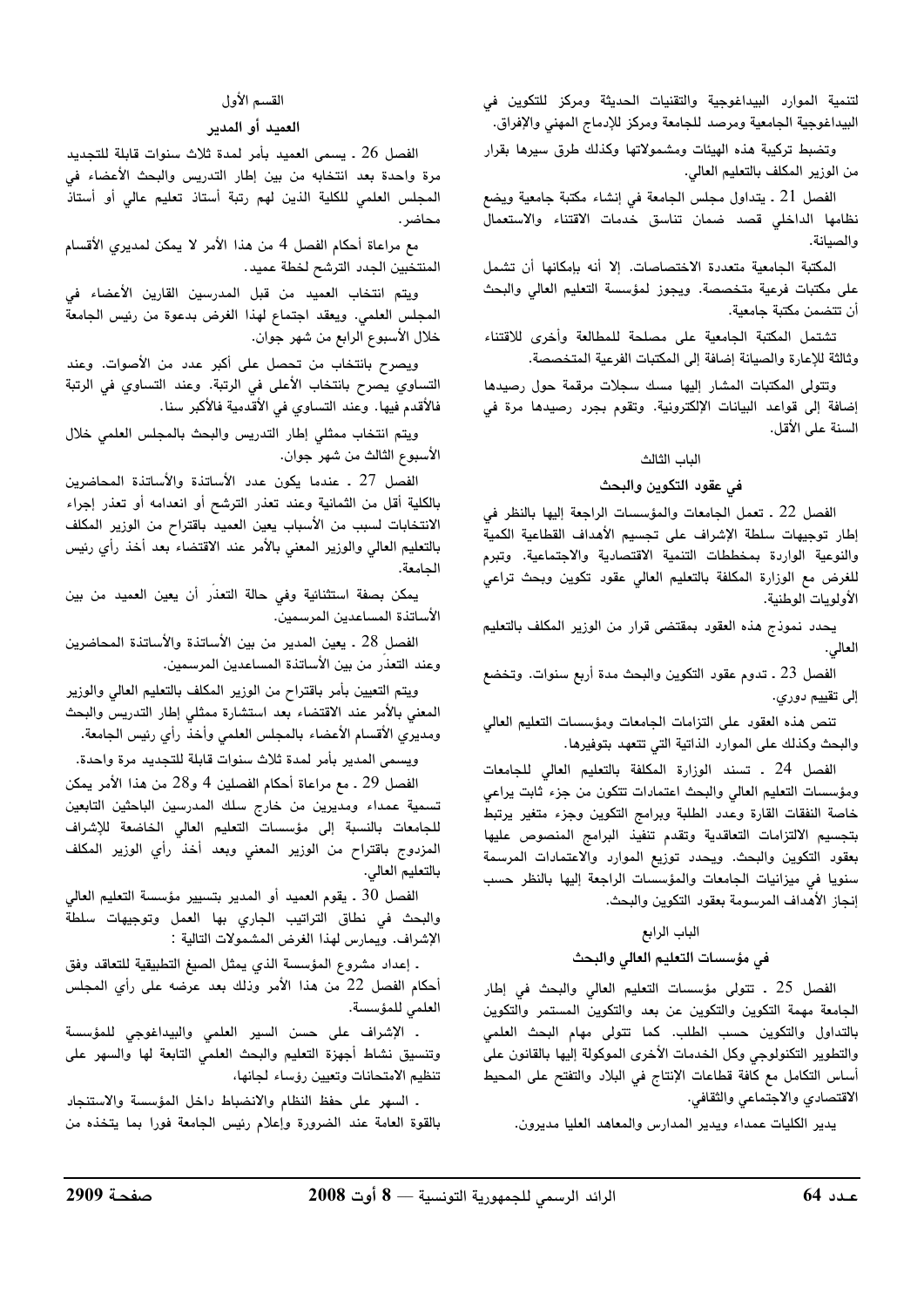إجراءات. وفي حالة التأكد يتخذ رئيس الجامعة ما يراه من تدابير لحفظ النظام،

ـ العمل على حسن سير المصالح الإدارية والمالية وممارسة مهام آمر القبض والصرف لميزانية المؤسسة،

. رئاسة المجلس العلمي للمؤسسة وضبط جدول أعماله والدعوة إلى جلساته وإحالة نسخة من محضر مداولاته إلى رئيس الجامعة وإلى الوزير المكلف بالتعليم العالي، مع مراعاة أحكام الفصل 36 من هذا الأمر ،

. إعداد مشروع ميزانية المؤسسة وعرضه على رأي المجلس العلمي ثم إحالته على رئيس الجامعة،

. تمثيل المؤسسة تجاه الغير وأمام العدالة وإبرام الاتفاقيات والعقود بعد موافقة رئيس الجامعة.

يرفع العميد أو المدير إلى رئيس الجامعة في منتصف شهر جويلية من كل سنة تقريرا حول سير المؤسسة وتقريرا حول التقييم الداخلي وتقريرا حول نتائج الامتحانات، كما يرفع إليها كل تقرير آخر تطلبه منه سلطة الإشراف.

الفصل 31 . يتولى العميد أو المدير وجوبا تقديم مقترحين للتسمية في خطة مدير للدراسات والتربصات خلال شهر من تاريخ انتخابه أو تعيينه. ويعتبر مدير الدراسات والتربصات بهذه الصفة نائبا للعميد أو مديرا مساعدا.

وإذا اقتضت خصوصيات التكوين إيجاد مدير للدراسات وآخر للتربصات فإن العميد أو المدير يختار من بينهما نائبا أو مديرا مساعدا.

الفصل 32 ـ مع مراعاة أحكام الفصل 31 من هذا الأمر يعين مدير الدراسات والتربصات بأمر لمدة ثلاث سنوات باقتراح من الوزير المكلف بالتعليم العالي والوزير المعني عند الاقتضاء من بين أساتذة التعليم العالى والأساتذة المحاضرين أو عند التعذر فمن بين الأساتذة المساعدين المرسمين.

وتنتهي مهام مدير الدراسات والتربصات بانتهاء مهام العميد أو المدير.

### القسم الثاني

### المجلس العلمى

الفصل 33 . مع مراعاة أحكام الفصل 34 من هذا الأمر تشتمل كل مؤسسة تعليم عال وبحث على مجلس علمي ذي صبغة استشارية يتركب ىن :

> ـ العميد أو المدير رئيسا للمجلس، . نائب العميد أو المدير المساعد،

. مديري الأقسام،

. ممثلين لإطار التدريس والبحث منتخبين وموزعين كالآتى :

\* خمسة أساتذة تعليم عالى وأساتذة محاضرين،

\* ثلاثة أساتذة مساعدين.

وفي صورة عدم ترشح الأساتذة المساعدين للانتخابات يمكن للمساعدين المرسمين الترشح لها.

. طالبين أو ثلاثة منتخبين كل سنة،

. ممثلين عن الهيئات الاقتصادية والاجتماعية والثقافية يساوى عددهم نصف ممثلي إطار التدريس والبحث تقترحهم الهيئات التي ينتمون إليها،

. الكاتب العام مقرر للمجلس.

وإذا ما تجاوز عدد أساتذة التعليم العالي والأساتذة المحاضرين بمؤسسة تعليم عال وبحث 70 مدرسا يمكن أن يشتمل المجلس العلمى على 10 ممثلين لإطار التدريس والبحث منتخبين وموزعين كالآتى :

\* ستة أساتذة تعليم عال وأساتذة محاضرين،

\* أربعة أساتذة مساعدين.

وفي صورة عدم ترشح الأساتذة المساعدين للانتخابات يمكن للمساعدين المرسمين الترشح لها.

الفصل 34 . تشتمل المعاهد التحضيرية للدراسات الهندسية على مجالس علمية تتركب من :

. المدير رئيسا للمجلس،

. مديري الأقسام،

ـ ممثلين لإطار التدريس والبحث منتخبين وموزَعين كالآتي :

\* ثلاثة مدرسين باحثين لتمثيل أساتذة التعليم العالى والأساتذة المحاضرين،

\* مدرسين باحثين اثنين لتمثيل الأساتذة المساعدين.

وفى صورة عدم ترشح الأساتذة المساعدين للانتخابات يمكن للمساعدين المرسمين الترشح لها.

\* مدرسين اثنين لتمثيل صنف الأساتذة المبرّزين.

. طالبين أو ثلاثة منتخبين كل سنة،

. ممثلين اثنين عن الهيئات الاقتصادية والاجتماعية والثقافية تقترحهم الهيئات التى ينتمون إليها،

. الكاتب العام مقرر للمجلس.

الفصل 35 . يقع تعيين ممثلي إطار التدريس والبحث لمدة ثلاث سنوات في صورة عدم وجود ترشحات من بين أعضاء هذا السلك.

وإذا كان عدد الذين يمكنهم الترشح للمجلس العلمى قصد تمثيل أساتذة التعليم العالي والأساتذة المحاضرين وإطار التدريس والبحث لا يسمح باحترام التوزيع المنصوص عليه بالفصل 33 من هذا الأمر، فإنه يقع

. انتخاب ممثلي الأساتذة المساعدين وإطار التدريس والبحث الذين لهم رتب موازية من قبل نظرائهم لمدة ثلاث سنوات. وفي صورة عدم ترشح الأساتذة المساعدين للانتخابات فإنه يمكن للمساعدين المرسمين الترشح لهذه الانتخابات،

. تعيين الممثلين المتبقين من بين إطار التعليم العالي والبحث حسب التوزيع المشار إليه بالفصل 33 مع إعطاء الأولوية للأساتذة والأساتذة المحاضرين باقتراح من رئيس الجامعة المعنية لمدة ثلاث سنوات.

بالنسبة للمؤسسات الخاضعة للإشراف المزدوج يمكن الترشح للمجلس العلمى للمدرسين الخاضعين لأسلاك غير سلك المدرسين الباحثين التابعين للجامعات مع مراعاة أحكام الفصل 33 من هذا الأمر.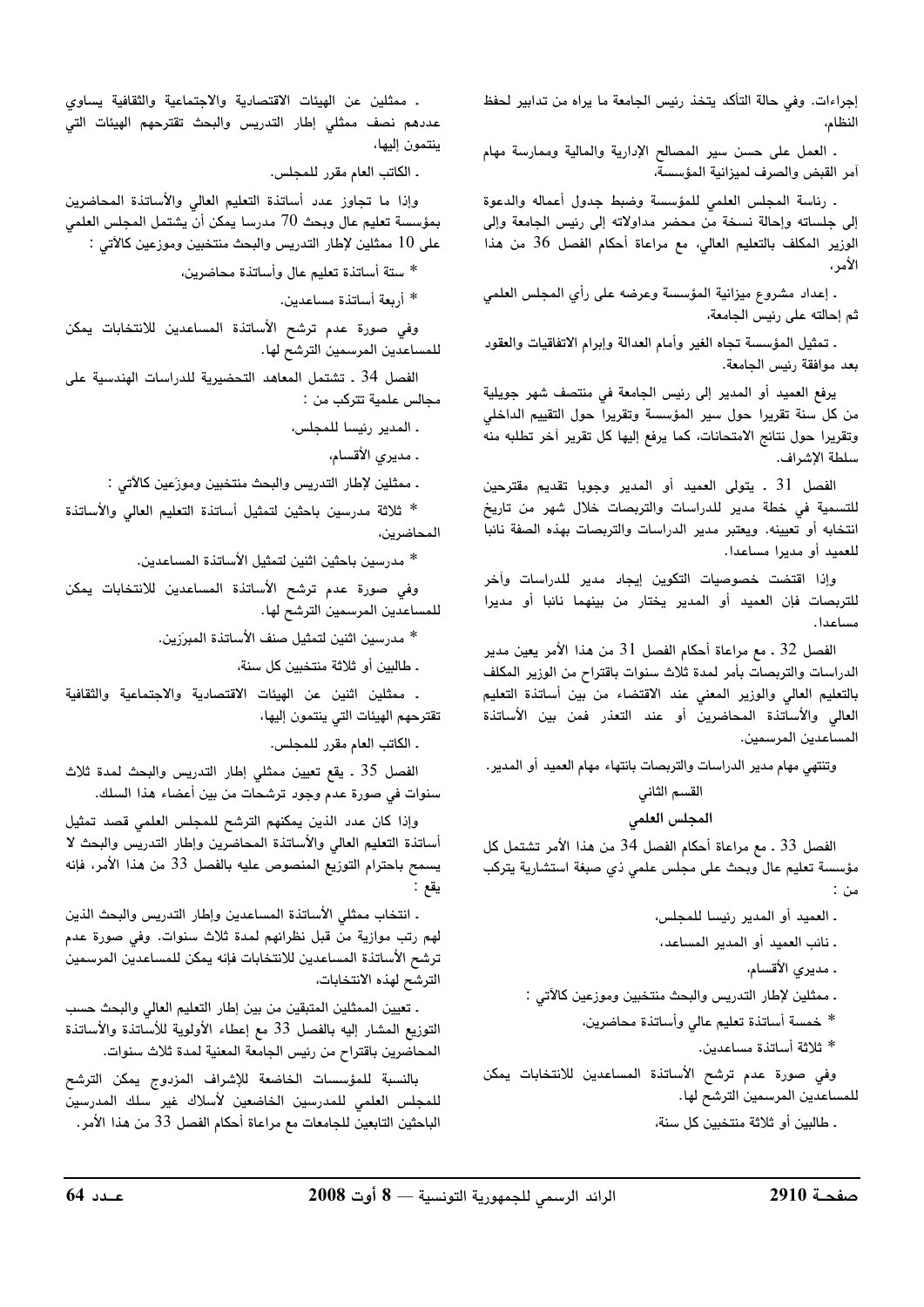وتضبط في كل الحالات القائمة الاسمية لممثلي إطار التدريس والبحث بقرار من الوزير المكلف بالتعليم العالي أو بقرار مشترك من الوزيرين المعنيين.

يقع سدَ الشغور طبقا للفصل 33 من هذا الأمر في صورة حدوث شغور بالمجلس العلمي يصل إلى نصف إطار التدريس والبحث.

الفصل 36 . ينظر المجلس العلمي في المسائل المتعلقة بإعداد مشروع المؤسسة ومتابعته وبسير عملها وكذلك بتنظيم الدراسات وسيرها وبرامج التكوين والتربصات وببرامج البحث. كما يقترح إحداث أقسام جديدة. وينظر كل سنة في مشروع ميزانية المؤسسة بعد اطلاعه على إنجاز ميزانية السنة المنقضية. وينظر أيضا في كل مسألة أخرى تتعلق بالتدريس أو البحث يعرضها عليه العميد أو المدير أو رئيس الجامعة.

الفصل 37 . يتداول المجلس العلمي في المسائل التي تخص الحياة المهنية لإطار التدريس والبحث بصورة لا تخول لممثل إطار تدريس وبحث أن يبدى رأيه في مسألة تتعلق بمن هو أعلى منه رتبة.

الفصل 38 ـ يعين أعضاء المجلس العلمي بقرار من الوزير المكلف بالتعليم العالي وعند الاقتضاء بقرار مشترك من الوزيرين المعنيين.

يضبط رئيس الجامعة روزنامة تنظيم انتخابات المجلس العلمي مع مراعاة أحكام الفصل 26 من هذا الأمر.

ويصوت كل إطار تدريس وبحث لعدد من المترشحين من صنفه يطابق عدد المقاعد من هذا الصنف المزمع تسديدها فى المجلس العلمي.

ويتولى الكاتب العام للمؤسسة الإشراف على مكتب التصويت وفرز الأصوات ويمكن للمترشحين أن يحضروا عمليات التصويت والفرز.

يصرَح بانتخاب الأعلى في الرتبة في صورة حصول تساو في الأصوات. وعند التساوي في الرتبة فالأقدم فيها. وعند التساوي فالأكبر سنا.

الفصل 39 . يجتمع المجلس العلمى مرة كل شهر وكلما دعاه العميد أو المدير للانعقاد أو بطلب من أغلبية أعضائه من إطار التدريس والبحث.

لا تصح اجتماعات المجلس إلا بحضور نصف أعضائه على الأقل. وعند عدم توفر هذا النصاب يدعى إلى اجتماع آخر ينعقد في ظرف أسبوع على الأكثر مهما كان عدد الحاضرين.

الفصل 40 . يتولى الكاتب العام للمؤسسة كتابة المجلس ويعد محاضر الجلسات ويرسل نسخا منها لرئيس الجامعة ولأعضاء المجلس في أجل أسبوع من تاريخ انعقاد الجلسة.

ويحيل رئيس الجامعة نسخة من هذه المحاضر إلى سلطة الإشراف في أجل 15 يوما من تاريخ انعقاد الجلسة.

#### القسم الثالث

#### لجنة الجودة

الفصل 41 . تحدث بكل مؤسسة تعليم عال وبحث لجنة للجودة. وتضبط تركيبتها وقواعد تسييرها بمقرر من رئيس الجامعة بعد أخذ رأي المجلس العلمي للمؤسسة.

### القسم الرابع الأقسام

الفصل 42 . تشتمل مؤسسات التعليم العالي والبحث على أقسام تضبط قائمتها بقرار من الوزير المكلف بالتعليم العالى أو بقرار مشترك من الوزير المكلف بالتعليم العالى والوزير المعنى باقتراح من رئيس الجامعة بعد أخذ رأى العميد أو المدير.

ولا يمكن إحداث قسم إلا عند توفر ثمانية مدرسين باحثين قارين أو من لهم رتب معادلة على الأقل. وتستثني من ذلك أقسام التعليم غير الحضوري.

الفصل 43 . يشتمل القسم على كافة أعضاء إطار التدريس والبحث بالمؤسسة المنتمين إلى أسلاك التعليم العالى والمماثلين لهم والمباشرين في اختصاص أو مجموعة من الاختصاصات المتجانسة.

الفصل 44 . يشتمل القسم على فرق بيداغوجية تتكون من المدرسين المباشرين للتدريس فى الوحدات المنصوص عليها بأنظمة الدراسات.

ويشرف على تنسيق أعمال هذه الفرق أستاذ تعليم عال أو أستاذ محاضر وعند التعذر أستاذ مساعد.

ويتولى رئيس المؤسسة تعيين منسق أعمال الفريق البيداغوجي كل سنة بناء على اقتراح من مدير القسم.

الفصل 45 . ينتخب مدير القسم لمدة ثلاث سنوات قابلة للتجديد مرة واحدة من بين أساتذة التعليم العالى والأساتذة المحاضرين أو عند التعذر من بين الأساتذة المساعدين المرسمين. وإذا لم يقدم أي ترشح أو قدم ترشح واحد من رتبة أستاذ تعليم عال أو أستاذ محاضر فإنه يمكن قبول الترشحات من رتبة أستاذ مساعد مرسم. كما يمكن أن ينتخب من بين إطار التدريس والبحث الذين لهم رتب معادلة. وعند تعذر الانتخاب يقترح رئيس الجامعة على الوزير المكلف بالتعليم العالى تعيين مدير القسم من بين إطار التدريس والبحث بالمؤسسة بعد أخذ رأى عميد المؤسسة المعنية أو مديرها.

وفي كلتا الحالتين يعين مدير القسم بقرار من الوزير المكلف بالتعليم العالي أو بقرار مشترك من الوزير المكلف بالتعليم العالي والوزير المعني عند الاقتضاء تضبط التراتيب الداخلية للجامعة طرق سير عمل القسم.

الفصل 46 . تجرى انتخابات مديري الأقسام خلال النصف الاول من شهر جوان.

الفصل 47 ـ يقترح القسم برامج التكوين ويحرص على تنفيذها وعلى انسجام الطرق البيداغوجية وتحسينها. كما يقترح برامج بحث ويعمل على تنفيذها وينسق البحوث المنجزة فى إطار مختلف الوحدات والمخابر مع مراعاة صلاحيات مخابر البحث ووحداته. وينظم الندوات والملتقيات العلمية ويحرص على الاستعمال الأمثل للوسائل والتجهيزات الموضوعة على ذمته.

الفصل 48 ـ يستشير العميد أو المدير القسم في المسائل ذات الصبغة العلمية والبيداغوجية. كما يمكن للقسم أن يتقدم إلى المجلس العلمي بكل اقتراح في الغرض.

ويقترح القسم كذلك حاجياته من إطار التدريس والبحث.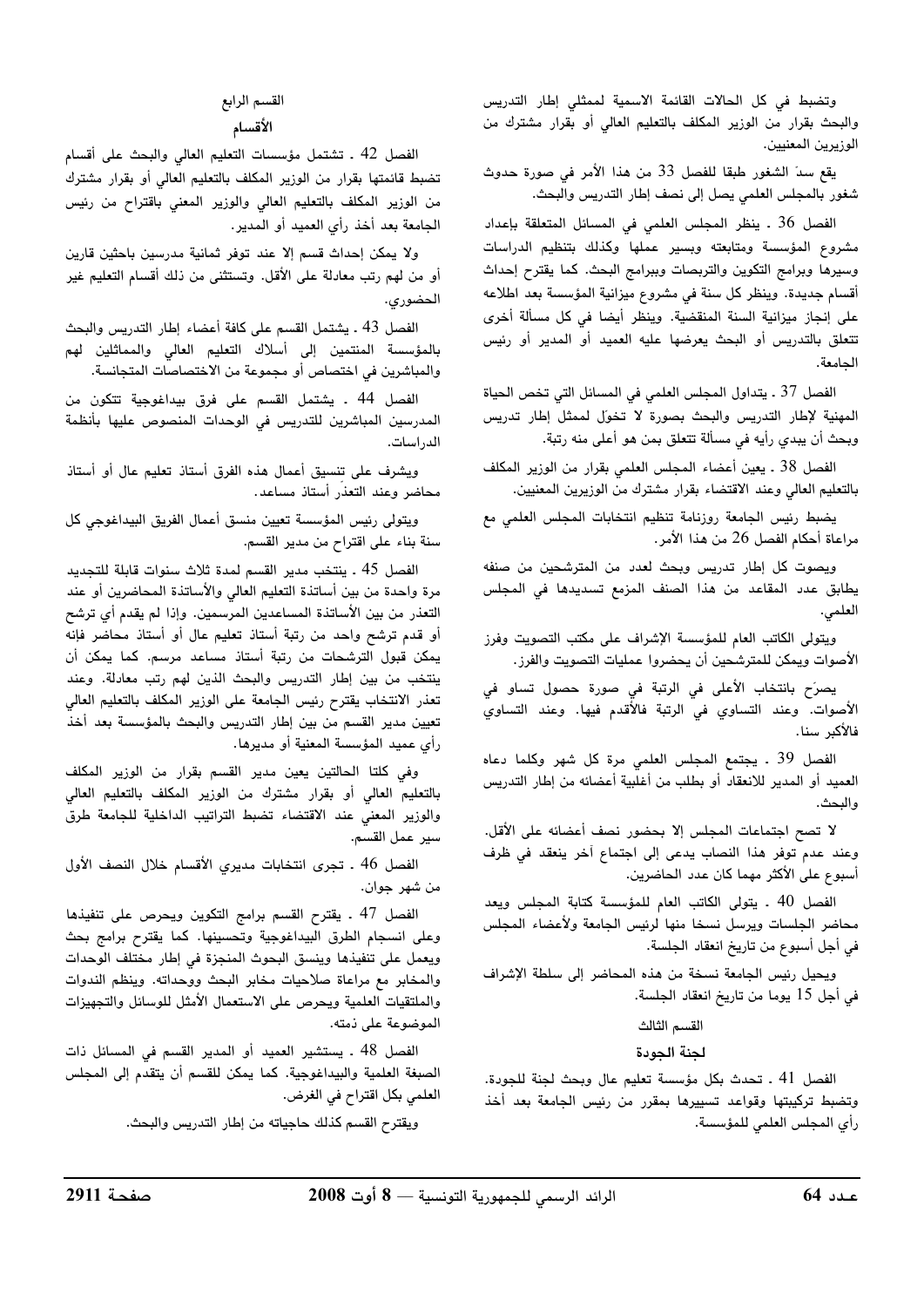الفصل 49 ـ مدير القسم مكلف تحت سلطة العميد أو المدير بتنظيم الدروس وسير الدراسات والامتحانات والتربصات ومتابعة الإدماج المهني للخرجيين بالتنسيق مع الأطراف المعنية.

كما يتولى بالتنسيق مع أعضاء القسم تأطير الطلبة وإرشادهم وتوجيههم.

#### القسم الخامس

#### مجلس التأديب

الفصل 50 . ينظر مجلس التأديب لمؤسسة التعليم العالي والبحث في كل إخلال بالواجبات الجامعية داخل المؤسسة سواء صدر ذلك عن الطلبة المنتمين للمؤسسة أو الأشخاص المبينين بالفصل 55 من هذا الأمر .

الفصل 51 . تعاين الجنايات والجنح المرتكبة داخل مؤسسات التعليم العالي والبحث ويجرى تتبعها ويحكم فيها بمقتضى قوانين الحق العام.

وتكون التتبعات التأديبية أمام السلط الجامعية مستقلة عن التتبعات أمام المحاكم.

الفصل 52 . يتركب مجلس التأديب من :

. العميد أو المدير رئيسا،

. ممثل رئيس الجامعة،

ـ مدرسين إثنين عضوين في المجلس العلمي للمؤسسة منتخبين من المدرسين الأعضاء في المجلس المذكور،

. طالب عضو في المجلس العلمي منتخب من الطلبة الأعضاء في المحلس المذكور،

. الكاتب العام للمؤسسة بصفته مقررا للمجلس.

الفصل 53 . إذا ما تعذر تكوين مجلس التأديب حسب مقتضيات الفصل 52 من هذا الأمر فإن أعضاءه يعينون من قبل رئيس الجامعة.

الفصل 54 . يجتمع مجلس التأديب بدعوة من رئيسه.

وتدون مداولاته بمحضر جلسة يمضيه رئيسه وتوجه نسخة من محضر الجلسة إلى رئيس الجامعة.

لا يمكن لمجلس التأديب أن يتداول إلا بحضور نصف عدد أعضائه على الأقل.

وإذا لم يحضر في الاجتماع الأول نصف الأعضاء على الأقل يعقد للمداولة اجتماع ثان في ظرف خمسة أيام مهما كان عدد الحاضرين. وعند تساوى الأصوات أثناء المداولة يرجح صوت الرئيس.

الفصل 55 . يخضع لسلطة التأديب :

ـ الطلبة المرسمون بمؤسسة التعليم العالى والبحث،

. الطلبة المترشحون للامتحانات والمناظرات التي تنظم بمؤسسات التعليم العالى والبحث والذين يرتبكون خطأ ما أثناء امتحان أو مناظرة أو بمناسبتهما،

. الأشخاص الذين يمكن أن ينسب إليهم قبل ترسيمهم بمؤسسة التعليم العالي والبحث خطأ بمناسبة القيام بالترسيم بالمؤسسة.

يقع تتبع الطالب تأديبيا بالمؤسسة المسجل بها عند ارتكابه لخطإ تأديبي في مؤسسة أخرى.

الفصل 56 . في حال عدم اتخاذ العميد أو المدير لإجراءات تأديبية في الإبان عند خرق الطالب للنظام الداخلي للمؤسسة أو عند ارتكابه لخطإ جسيم، يتولى رئيس الجامعة إحالة الطالب المعنى على مجلس التأديب.

الفصل 57 ـ يمكن توجيه العقوبات التأديبية التالية :

ـ الإنذار ،

. الحرمان من المشاركة في دورة واحدة أو دورتين اثنتين من دورات الامتحان،

. الرفت من المؤسسة لمدة أقصاها سنة جامعية،

. الحرمان المؤقت من التسجيل بالمؤسسة لمدة أقصاها سنتان جامعيتان،

ـ الرفت النهائي من مؤسسة التعليم العالي والبحث،

ـ الرفت النهائي من الجامعة،

ـ الرفت النهائي من كل الجامعات.

العقوبات التى يوجهها مجلس التأديب نافذة المفعول باستثناء العقوبات المنصوص عليها بالمطات 4 و5 و6 و7 أعلاه التي لا تصبح نافذة المفعول إلا بعد مصادقة رئيس الجامعة وباستثناء العقوبة المنصوص عليها بالمطة 8 التي لا تصبح نافذة المفعول إلا بعد مصادقة الوزير المكلف بالتعليم العالي.

ويمكن للوزير المكلف بالتعليم العالى أن يقر العقوبة الموجهة أو أن يقرر عقوبة من درجة دنيا.

الفصل 58 . يمكن لرئيس الجامعة أو للعميد أو للمدير أن يوجه عقوبتى الإنذار أو التوبيخ إلى الطالب المعنى بعد سماعه دون إحالته على مجلس التأديب.

الفصل 59 . يتمتع الطالب بجميع حقوق الدفاع المخولة له قانونا قبل توجيه العقوبات التأديبية ضده.

وفي كل الحالات يتعين دعوته في أجل أدناه خمسة عشر يوما قبل اجتماع مجلس التأديب بمقتضى رسالة مضمونة الوصول مع الإعلام بالبلوغ على العنوان المذكور بوثائق التسجيل تبين الأفعال المنسوبة إليه، وذلك للاستماع إليه إذا ما حضر والرد على ما نسب إليه قبل اتخاذ العقوبة التأديبية.

وللطالب الحق في الاطلاع على جميع الوثائق المكونة لملفه التأديبي. ويمكنه اصطحاب من يرى فائدة في حضوره للدفاع عنه.

الفصل 60 ـ يمكن للعميد أو المدير بمقتضى إجراء إدارى أن يمنع من دخول مباني مؤسسة التعليم العالي :

. كل شخص أحيل على مجلس التأديب في انتظار تاريخ مثوله أمام المجلس المذكور. وفي هذه الحالة يجب جمع المجلس في أجل أقصاه خمسة عشر يوما بداية من تاريخ ارتكاب الخطأ أو اكتشافه أو من تاريخ قرار منع الدخول إلى المؤسسة المشار إليه بالفقرة الأولى أعلاه. وإذا ما وجه المجلس عقوبة الرفت النهائي فإن الإجراء المذكور يبقى سارى المفعول حتى صدور قرار سلطة الإشراف،

ـ كل طالب لا ينتمي إلى المؤسسة.

الفصل 61 ـ تبلغ العقوبات المنصوص عليها بالمطات 1 و2 و3 من الفصل 57 من هذا الأمر إلى المعنيين بالأمر بمكتوب مضمون الوصول

<sup>.</sup> التوبيخ،